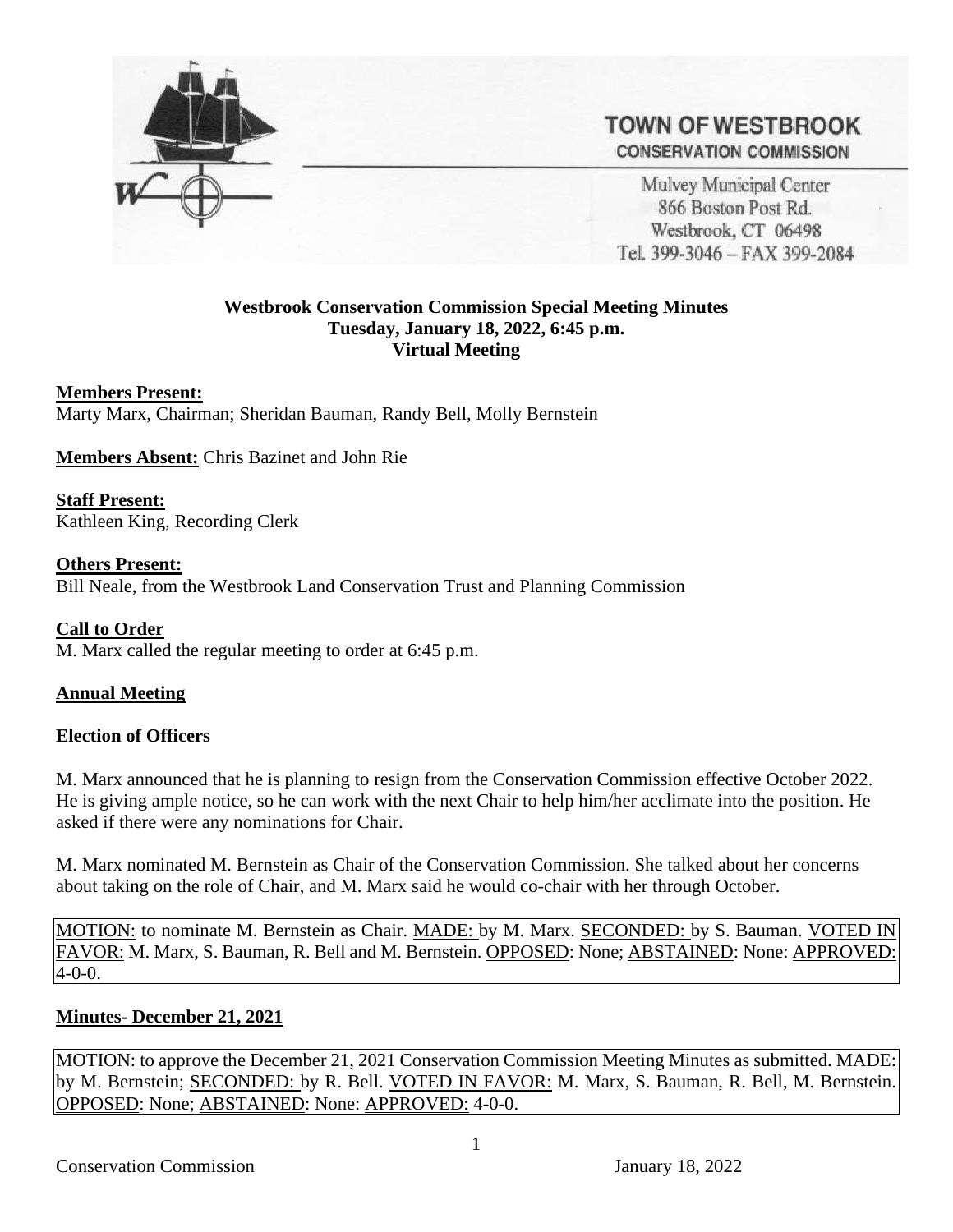## **Bills:**

MOTION: to approve the time sheet from Recording Clerk Kathy King for a total of \$143.05. MADE: by R. Bell; SECONDED: by S. Bauman; VOTED IN FAVOR: M. Marx, S. Bauman, R. Bell, M. Bernstein; OPPOSED: None; ABSTAINED: None: APPROVED: 4-0-0.

## **Chairman's Report** –

# • **FY 2022-2023 Budget**

M. Marx said the budget has been submitted. He said he hasn't heard anything yet, but the Commission is requesting less money this year than last year, so he is hopeful the budget will be approved as submitted.

MOTION: to add to the agenda, Request for Funding in the Capital Budget for Open Space. MADE: by R. Bell; SECONDED: by M. Bernstein; VOTED IN FAVOR: M. Marx, S. Bauman, R. Bell, M. Bernstein; OPPOSED: None; ABSTAINED: None: APPROVED: 4-0-0.

# • **Request for Funding in the Capital Budget for Open Space**

H. Wallace talked with Planning Commission Chair Marilyn Ozols today. M. Ozols shared some concerns about funding for Open Space. Right now, there is only \$4,000.00 left in the Open Space budget. M. Ozols suggested requesting funding to replenish the Open Space fund. Her recommendation was to ask for \$25,000.00 a year for a period of 3 years.

Bill Neale, from the Planning Commission and Westbrook Land Conservation Trust, explained that the funding for open space is supported in the Plan of Conservation and Development. B. Neale said he will request support for the funding and invite members of the Westbrook Land Conservation Trust to attend the meeting. He said he was told by members of the Westbrook Land Conservation Trust that \$50,000.00 a year would be a more appropriate open space funding request.

H. Wallace does not know when the Capital Budget Meeting will be held. She will email details when she gets them.

MOTION: to request that \$50,000.00 per year be added to the Capital Budget for the evaluation and purchase of Open Space in the Town of Westbrook. MADE: by R. Bell; SECONDED: by M. Bernstein; VOTED IN FAVOR: M. Marx, S. Bauman, R. Bell, M. Bernstein; **OPPOSED**: None; **ABSTAINED**: None: **APPROVED**: 4-0-0.

M. Marx and M. Bernstein will draft a letter of support on behalf of the Conservation Commission for the request of this money, and the letter will be sent to the Board of Finance and the Board of Selectmen.

# **Goals and Priorities for the Conservation Commission**

M. Marx reviewed all of the different projects the Conservation Commission has been working on. He suggested Commission members discuss their goals and priorities.

There was discussion about maintenance of trails. R. Bell asked about opening up Horse Hill Gorge. An area needs to be established for the parking. The agreement for a parking area for Horse Hill Gorge is still in process; however, it has become complicated. R. Bell suggested the Town Attorney be consulted about this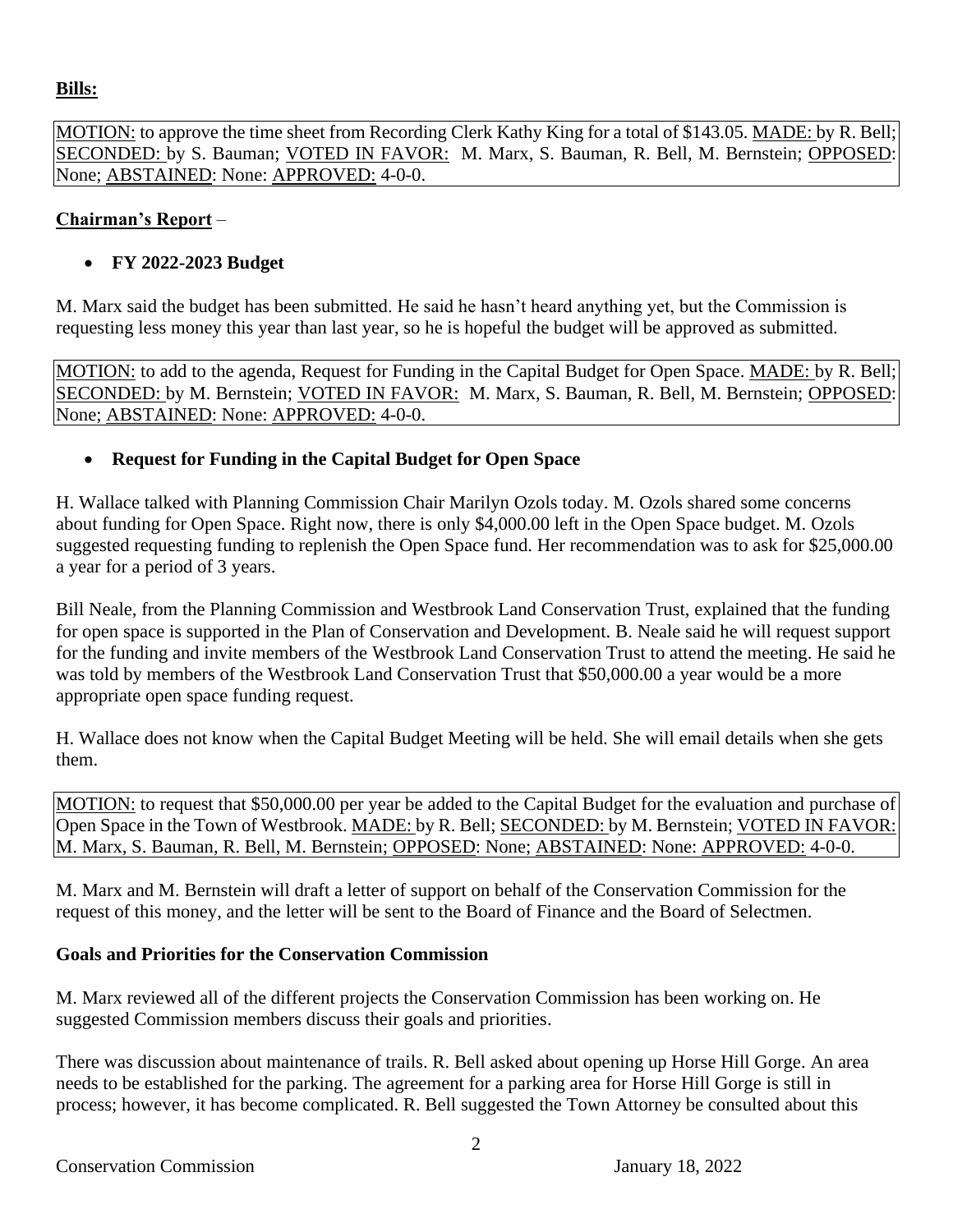situation. M. Marx said the land has to be surveyed. An alternative for parking may have to be considered such as parking on Kenrose Terrace. M. Marx said a determination has to be made as to whether the open space land at the end of Kenrose Terrace could be used as a possible second egress point for Horse Hill Gorge. A trail can still be established without a parking area.

R. Bell said he drove down Break Neck Hill Road today. He said the Conservation Commission owns a 10-foot wide right of way along the edge of the stream at the bottom of Break Neck Hill Road that leads to the Chapman Mill Property. He said he always thought it would be a great idea to build a raised walkway there. He's not sure how long the walkway would need to be. This would connect the properties along the greenway, connecting Chapman Mill Pond with Horse Hill Woods over Break Neck Hill.

R. Bell said that off of Break Neck Hill Road, there is a small Town owned property with a steep rocky cliff, and the bottom of the valley is all marsh. It's a hatchet shaped piece of land that almost touches the Chapman Mill Pond property. The land has some neat features including a very interesting rock formation. There is parking nearby. He suggested the CC stablish a short walkway in that area.

M. Marx talked about the idea of connecting The Preserve to the Toby Hill VIII Open Space. This began a discussion about connecting trails in general.

M. Marx and M. Bernstein will review the goals and priorities discussed at tonight's meeting, and they will prioritize them.

# **Open Space Projects:**

# • **Brush Clearing of Tom ODell Memorial Open Space**

M. Marx sent an email to Finance Director Donna Castracane to let her know that he will be moving forward with the bid from Chris Hallahan. He then contacted C. Hallahan to tell him his bid was accepted. C. Hallahan is hoping to do the work clearing the brush in the Tom ODell Memorial Open Space in February.

# • **Horse Hill Gorge**

This was discussed above.

# • **Toby Hill VIII**

H. Wallace said that on February 2, 2022, there will be a virtual Special Town Meeting for Toby Hill VIII. H. Wallace will pursue the \$50,000.00 from the Westbrook Foundation. The Planning Commission does not want to bear the cost for the road to access the two lots. It would be very expensive. The State said the Town needs to own the entrance. The private owners would have an easement.

**Old Business:** There was no Old Business to discuss.

**Reports:** Planning, Zoning, Inland Wetlands, Town Center, Preserve Ad Hoc Committee, and Harbor Management Commission